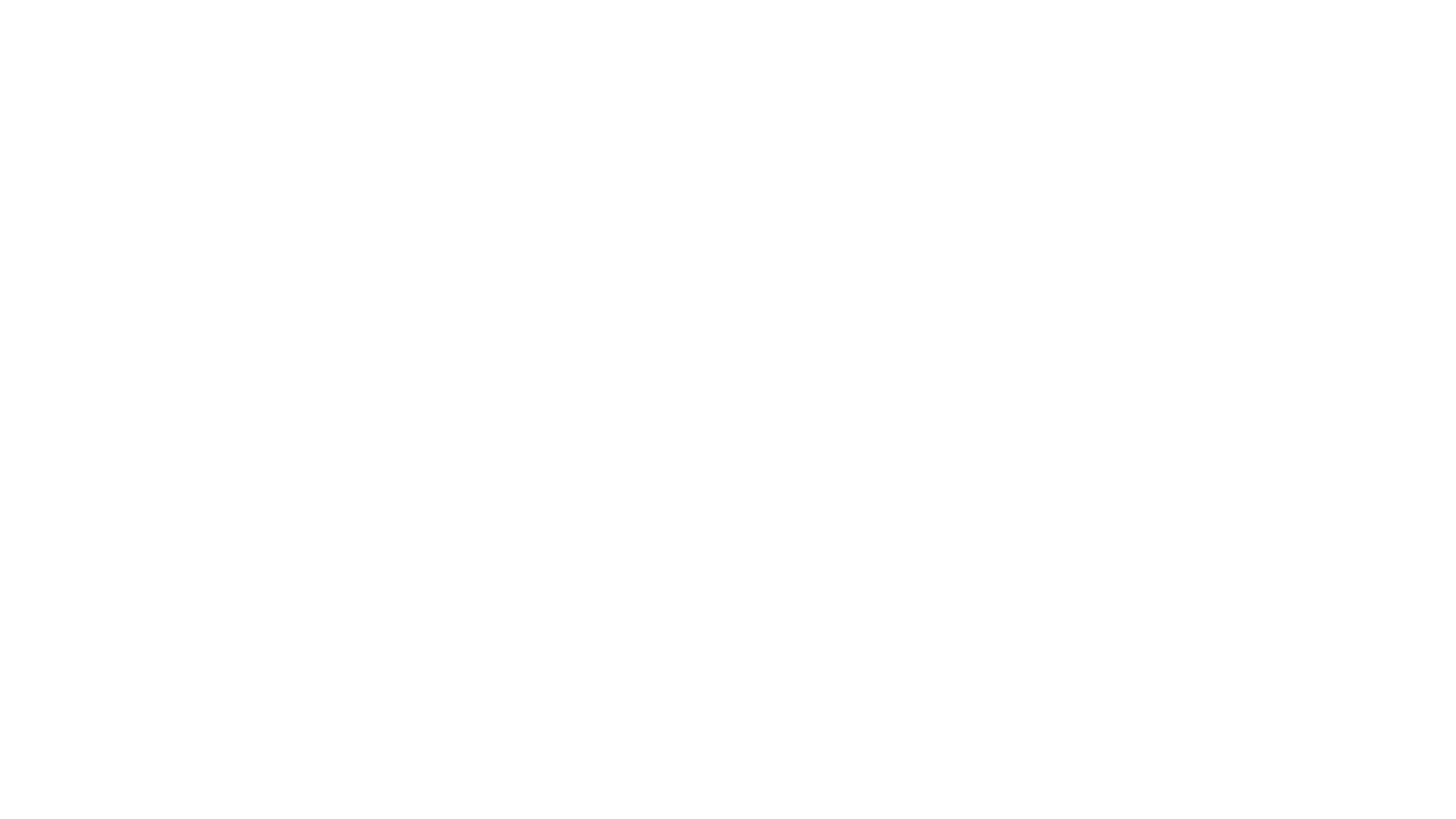## **Hospital Progress Note – Anticipated Discharge Date, 5.17.16**

**Starting 5.17.16 the "Anticipated Discharge Date" in the** *Hospital Progress Note* **template cannot be copiedforward.** You must enter a date each time you use the note. Although there is an option to free text instead of using an exact date, the free text option is for adding additional details and is not meant to replace the date. Case Management and other clinical team members rely on use of the calendar for "Anticipated Discharge Date." Even if you are not sure of the discharge date, choose a date based on your best estimation

If you are not the patient's attending physician, you may choose the new option, "Decision to be determined by the attending physician."

### **Stop Date/Time on prescriptions**

For non-maintenance medication prescriptions (such as antibiotics, pain medications, and prednisone,) be sure to complete Stop Date/Time in the Prescription. The EHR will then automatically move the medication to inactive category from active at that Date/Time. This improves the accuracy of the patient's medication list when the patient has return visits to both the hospital and clinics.

| Send To: CSM OZAUKEE PHCY (13133 N PORT WASHINGTON) ▼<br> ⊻ Details for  amoxicillin-clavulanate (amoxicillin-clavulanat |                                                    |                             |              |                                |                                                  |    |           |                  |  |
|--------------------------------------------------------------------------------------------------------------------------|----------------------------------------------------|-----------------------------|--------------|--------------------------------|--------------------------------------------------|----|-----------|------------------|--|
| Diagnoses                                                                                                                |                                                    |                             |              |                                |                                                  |    |           |                  |  |
|                                                                                                                          | Dose                                               | *Route of Admini *Frequency |              | Duration                       | *Dispense $\left  \frac{30}{100} \right $ Refill |    |           |                  |  |
|                                                                                                                          | $\bigcirc$ 1 tab(s)                                | PO (oral)                   | $\Box$ q12hr | $\blacktriangleright$ 7 day(s) | $14$ tab(s)                                      | ●◦ | the Solid | $  $ $   \times$ |  |
| Dosing Ingredient is amoxicillin (as trihydrate)                                                                         |                                                    |                             |              |                                |                                                  |    |           |                  |  |
|                                                                                                                          | Samples:<br>$\checkmark$                           |                             |              |                                |                                                  |    |           |                  |  |
|                                                                                                                          | 승내<br>*Stop Date/Time: 05 13/2016<br>1413<br>≑ CDT |                             |              |                                |                                                  |    |           |                  |  |

## **CSM Pharmacy Pain Management Protocol, 5.9.16**

Starting 5.9.16, all opiod medications will have a reference link when you search for the medication. You can use this link to view the CSM Pain Management Protocol. This link will provide quick access to the document to assist you in treating your patient. The document provides extensive information on opiods in an easy to read format. Information includes dosing, duration of action, and side effects as well as other facts including information related to switching from one opioid to another. Please see a copy of this document attached.

To access the document from the EHR click on the link next to the medication name.

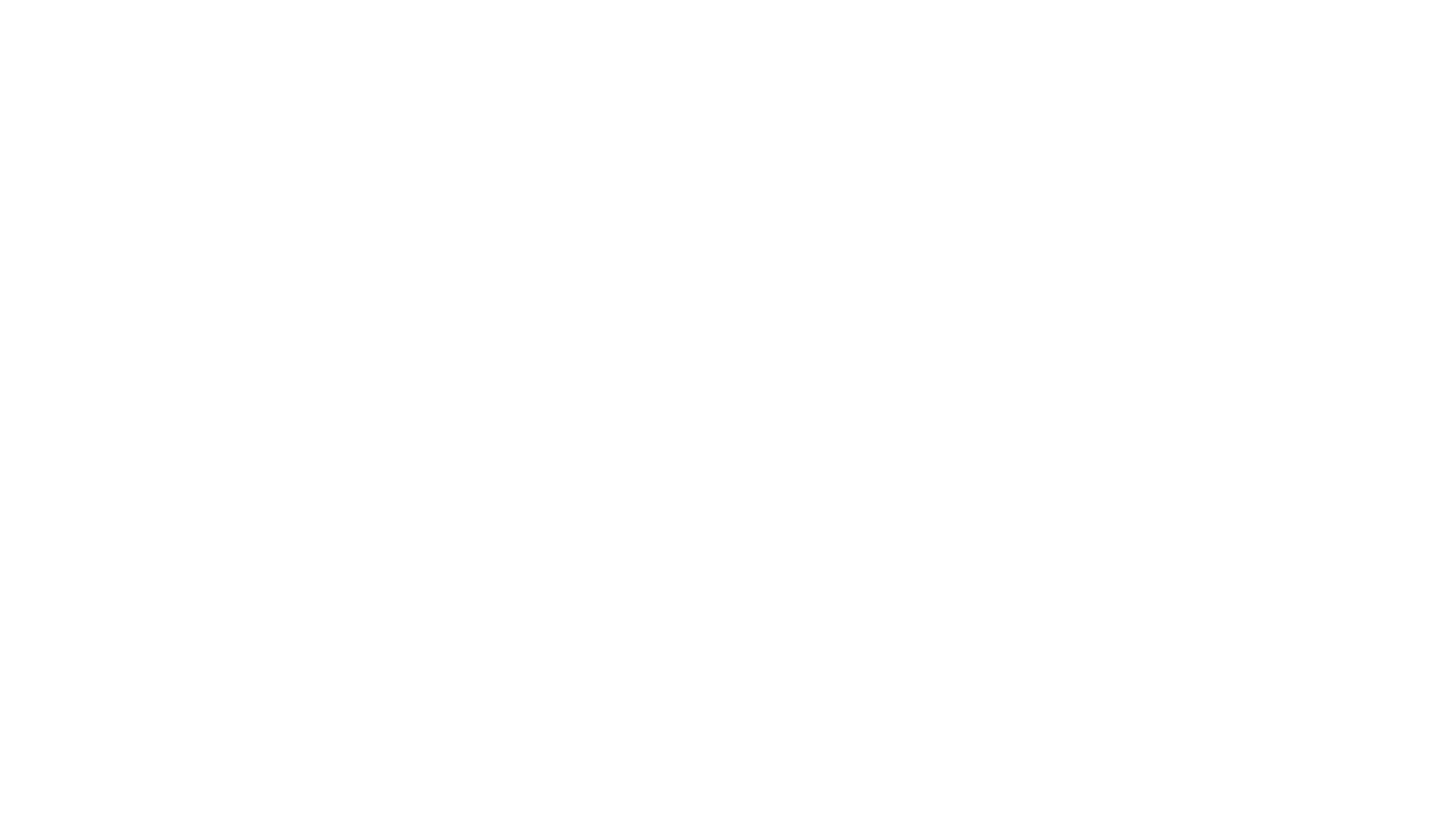## **Undue Exposure to Radiation Initiative and Alert, 5.17.16**

Recently, Ascension Health has established an initiative with the objective of reducing clinically unnecessary CT radiation exposure by 20% in two clinical situations.

- Ordering a Thorax CT exam on adults to rule out Pulmonary Embolism
- Ordering an Abdomen/Pelvis CT exam on pediatric patients to rule out Appendicitis

This initiative is based on recommendations from the American College of Radiology (ACR).

Clinical Decision Support (CDS) alerts will be available starting 5.17.16. These alerts have been created to guide Providers when ordering imaging for the above clinical situations.

Please read the attached communication and job aide for further details.

### **Downtime EHR May 16, 12:30-4:30 AM**

Due to a software upgrade, Cerner EHR will be unavailable from 12:30 a.m. - 4:30 a.m. on 5.16.16.

- 1. Patient Data Acquisition
	- 24/7 computers available on each unit. These are cycled every 5 minutes and will make available all data up until at least 5 minutes *prior to downtime*.
	- Tests resulted *during the downtime* will be available on paper in the patient's paper chart. If not available when needed, call the appropriate department.
- 2. Documentation with Dictation will be forwarded to message center for electronic signature after downtime
	- $-H&P-1100$
	- Internal Medicine/Family Medicine Consult 1400
	- Progress Note (for cross coverage) *1500*
- 3. Orders need to manually date and sign
	- Individual orders on paper order sheet handwritten on lined orders paper
	- Paper order sets can be accessed from desktops via this link.



The paper sets are not as up to date as the electronic order sets so please scrutinize for accuracy if used.

- 4. Medication Reconciliation need to manually date and sign
	- RN or pharmacist will complete medication history on paper form
	- Physician will "reconcile" the medications on the same form by indicated if meds should be continued or not. Space to indicate any necessary changes in dosing available.

## **EHR Maintenance and Sepsis Alert, 5.25.16**

On 5.26.16 there will be about 4 hours of EHR system maintenance activities performed that will impact the Sepsis alerts. This will cause a delay in the alerts firing. The alerts may be delayed up to 40 minutes. Expeditious response to the alerts is always imperative but will be even more so due to this delay.

Page | 3